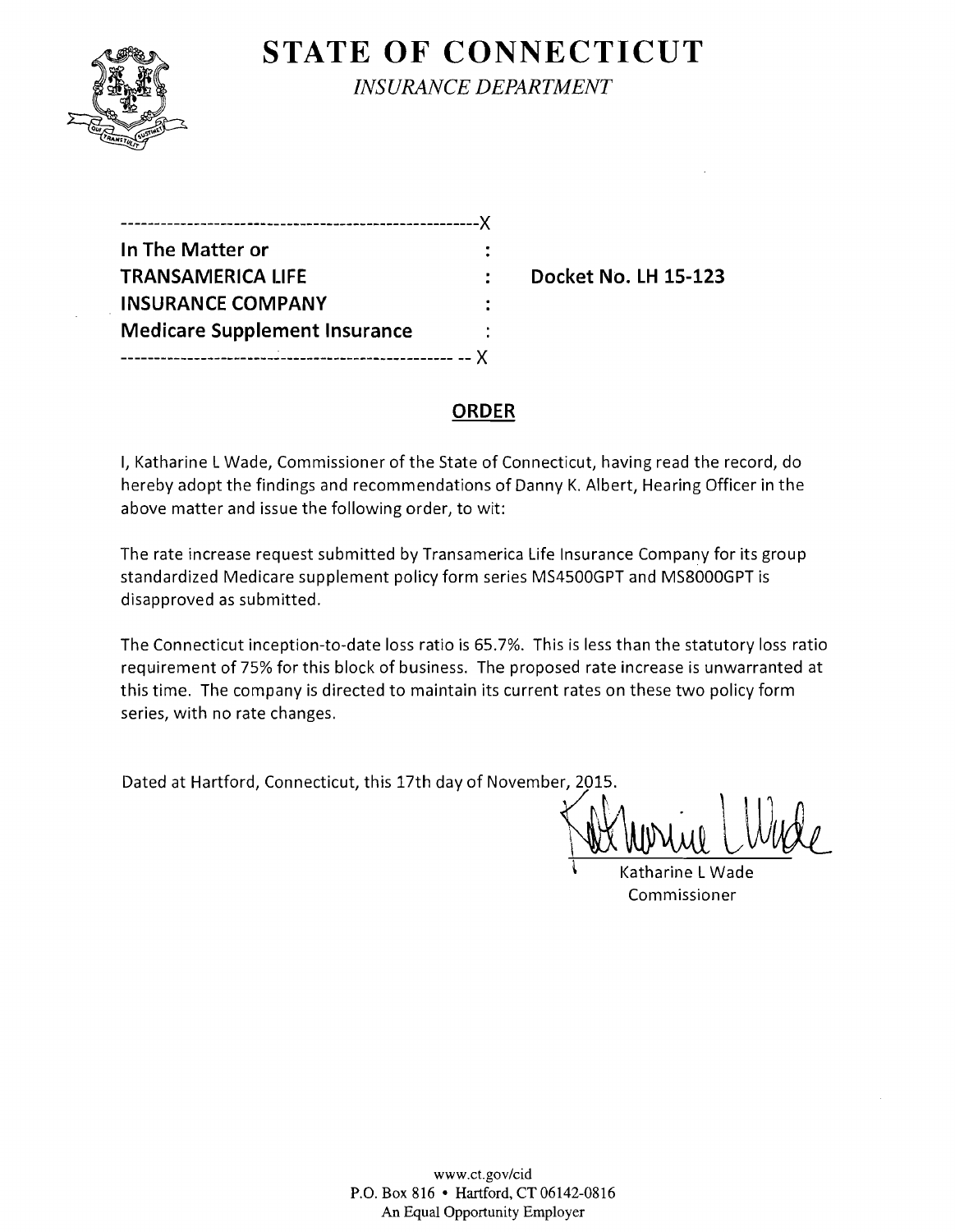

**STATE OF CONNECTICUT** 

*INSURANCE DEPARTMENT* 

| In The Matter or                     |  |
|--------------------------------------|--|
| TRANSAMERICA LIFE                    |  |
| <b>INSURANCE COMPANY</b>             |  |
| <b>Medicare Supplement Insurance</b> |  |
|                                      |  |

------------------------------------------------------)(

**Docket No. 1H 15-123** 

# **PROPOSED FINAL DECISION**

## **1. INTRODUCTION**

The Insurance Commissioner of the State of Connecticut is empowered to review rates charged for individual and group Medicare supplement policies sold to any resident of this State who is eligible for Medicare. The source for this regulatory authority is contained in Chapter 700c and Section 38a-495a of the Connecticut General Statutes.

After due notice, a hearing was held at the Insurance Department in Hartford on Thursday, October 29,2015, to consider whether or not the rate increase requested by Transamerica Life Insurance Company on its group Standardized Medicare supplement business should be approved.

No members from the general public attended the hearing.

No Company representatives from Transamerica Life Insurance Company attended the hearing.

The hearing was conducted in accordance with the requirements of Section 38a-474, Connecticut General Statutes, the Uniform Administrative Procedures Act, Chapter 54 of Section 38a-8-1 et seq. of the Regulations of Connecticut State Agencies.

A Medicare supplement (or Medigap) policy is a private health insurance policy sold on an individual or group basis, which provides benefits that are additional to the benefits provided by Medicare. For many years Medicare supplement policies have been highly regulated under both state and federal law to protect the interests of persons eligible for Medicare who depend on these policies to provide additional coverage for the costs of health care.

Effective December 1, 2005, Connecticut amended its program of standardized Medicare supplement policies in accordance with Section 38a-496a of the Connecticut General Statutes,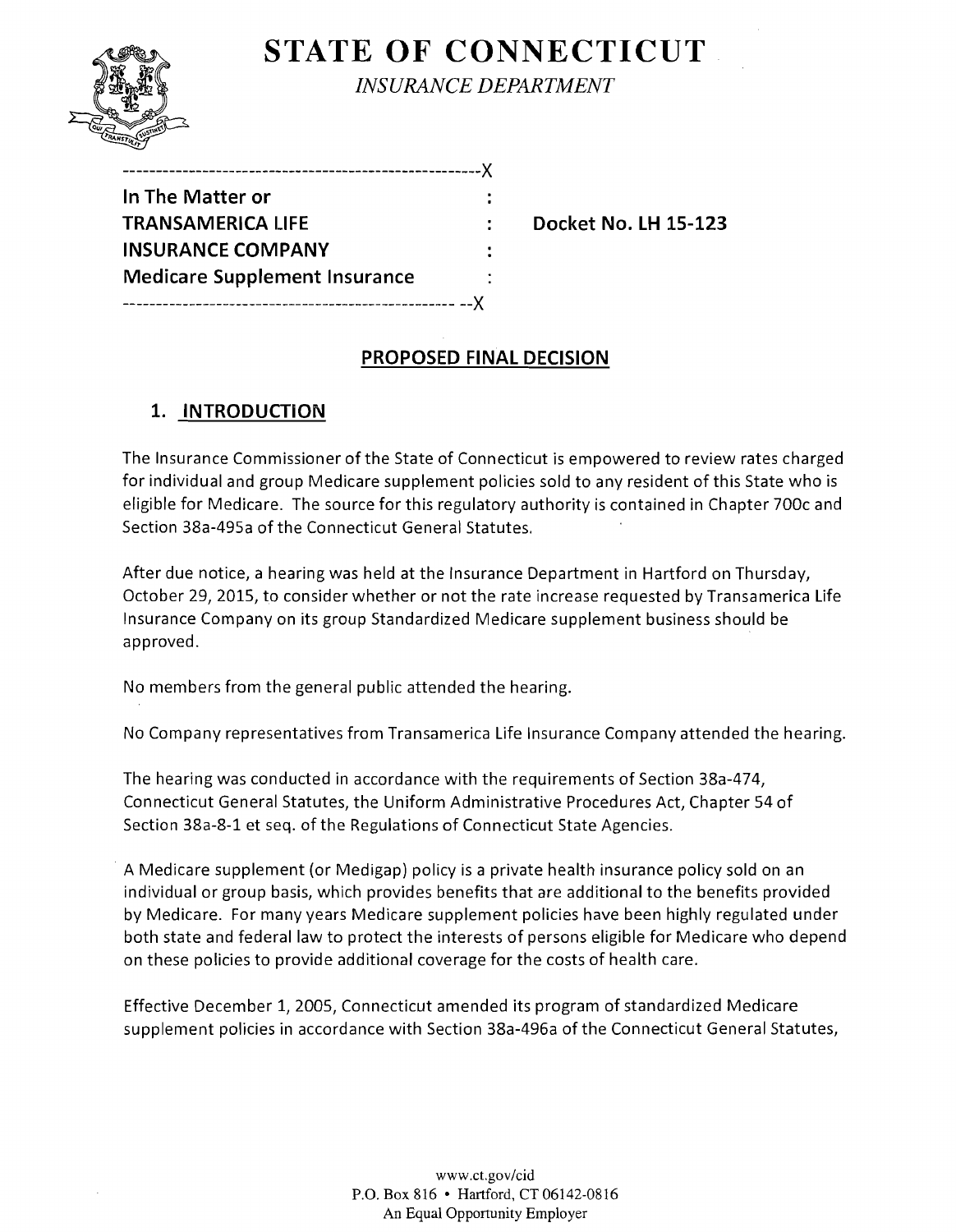and Sections 38a-495a-1 through 38a-495a-21 of the Regulations of Connecticut Agencies. This program, which conforms to federal requirements, provides that all "core" package of benefits known as Plan A. Insurers may also offer anyone or more of eleven other plans (Plans B through N).

Effective January 1, 2006, in accordance with Section 38a-495c of the Connecticut General Statutes (as amended by Public Act 05-20) premiums for all Medicare supplement policies in the state must use community rating. Rates for Plans A through N must be computed without regard to age, gender, previous claims history or the medical condition of any person covered by a Medicare supplement policy or certificate.

The statute provides that coverage under Plans A through N may not be denied on the basis of age, gender, previous claims history or the medical condition of any covered person. Insurers may exclude benefits for losses incurred within six months from the effective date of coverage based on a pre-existing condition.

Effective October 1, 1998, carriers that offer Plan B or Plan C must make these plans as well as Plan A, available to all persons eligible for Medicare by reason of disability.

Insurers must also make the necessary arrangements to receive notice of all claims paid by Medicare for their insureds so that supplement benefits can be computed and paid without requiring insureds to file claim forms for such benefits. This process of direct notice and automatic claims payment is commonly referred to as "piggybacking" or "crossover",

Sections 38a-495 and 38a-522 of the Connecticut General Statutes, and Section 38a-495a-10 of the Regulations of Connecticut Agencies, state that individiaul and group Medicare supplement policies must have anticipated loss ratios of 65% and 75%, respectively. Under Sections 38a-495-7 and 38a-495a-1O of the Regulations of Connecticut Agencies, filings for rate increases must demonstrate that actual and expected losses in relation to premiums meet these standards, and anticipated loss ratios for the entire future period for which the requested premiums are calculated to provide coverage must be expected to equal or exceed the appropriate loss ratio standard.

Section 38a-473 of the Connecticut General Statutes provides that no insurer may incorporate in its rates for Medicare supplement policies factors for expenses that exceed 150% of the average expense ratio for that insurer's entire written premium for all lines of health insurance for the previous calendar year.

#### **II.** FINDING OF FACT

After reviewing the exhibits entered into the record of this proceeding, and utilizing the experience, technical competence and specialized knowledge of the Insurance Department, the undersigned makes the following findings of fact: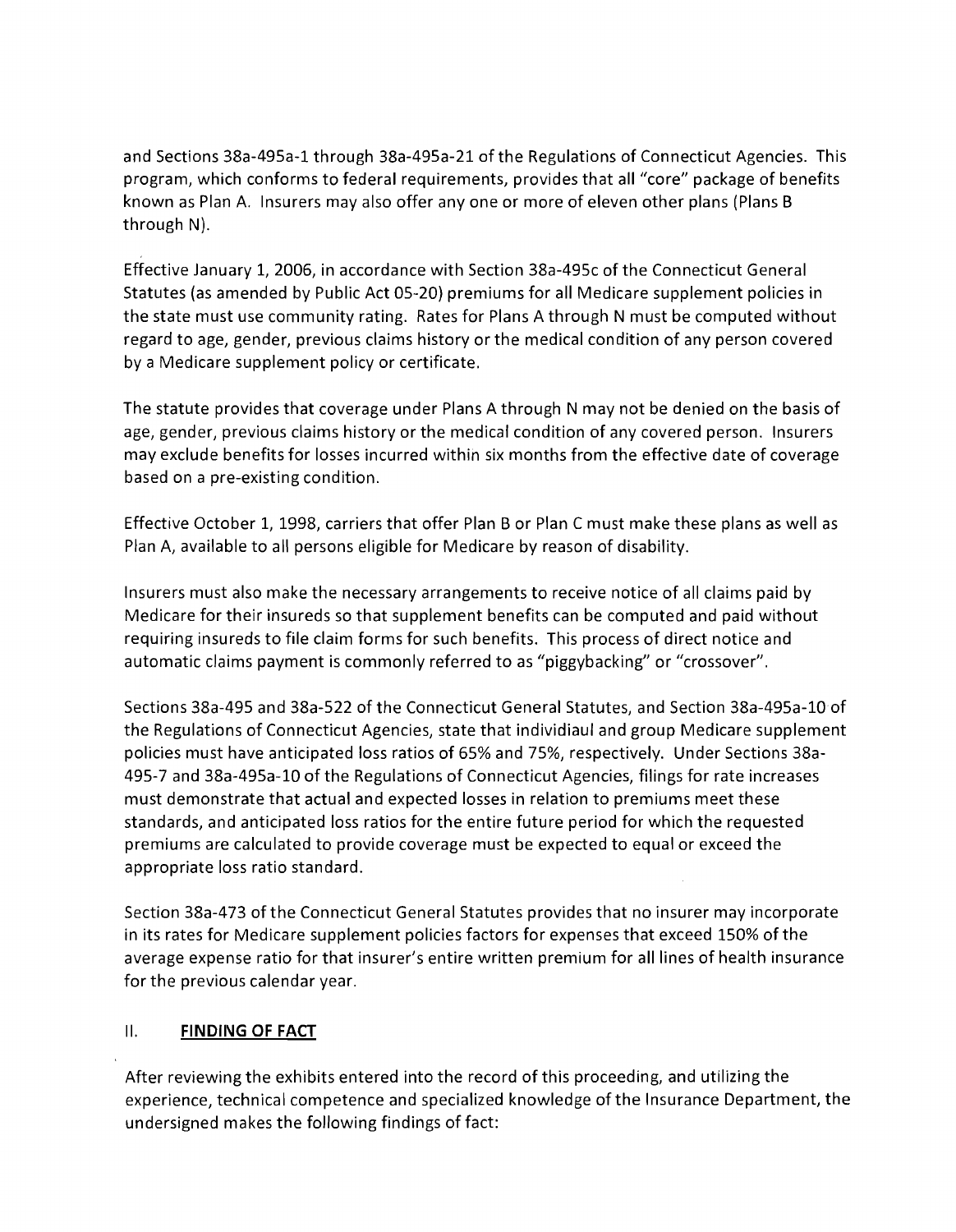1. Transamerica Life Insurance Company has requested the following rate increases on its group standardized Medicare supplement policy forms MS4500GPT-(A-J).CTand MS8000GPT  $(A - N)$ :

|                       | Proposed      |
|-----------------------|---------------|
| Plan                  | Rate Increase |
| А                     | 7.0%          |
| В                     | 7.0%          |
| Ċ                     | 7.0%          |
| D                     | 7.0%          |
| F                     | 7.0%          |
| G                     | 7.0%          |
| ı                     | 7.0%          |
| $\mathbf{\mathbf{I}}$ | 7.0%          |
| Κ                     | 7.0%          |
| L                     | 7.0%          |
| M                     | 7.0%          |
| Ν                     | 7.0%          |

- 2. As of 6/30/15 there are 490 in-force policies in Connecticut, while there are 15,427 on a nationwide basis.
- 3. The last increase of 5.3% was approved in September of 2011.
- 4. The proposed rates are expected to satisfy the Connecticut statutory loss ratio of 75% required of individual Medicare supplement forms.
- 5. Transamerica Life certified that their expense factors are in compliance with section 38a-473, e.G.S.
- 6. Transamerica Life has conformed to subsection (e) of section 38a-495c, C.G.S. regarding the automatic claims processing requirement.
- 7. Trend is assumed to be 3.8%.
- 8. Transamerica Life Insurance Company's 2015 Medicare supplement rate filing proposal is in compliance with the requirements of regulation 38a-474 as it applies to the contents of the rate submission as well as the actuarial memorandum.
- 9. Inception-to-date experience on a nationwide basis is 74.9% and Connecticut specific is 65.7% as of 6/2015.